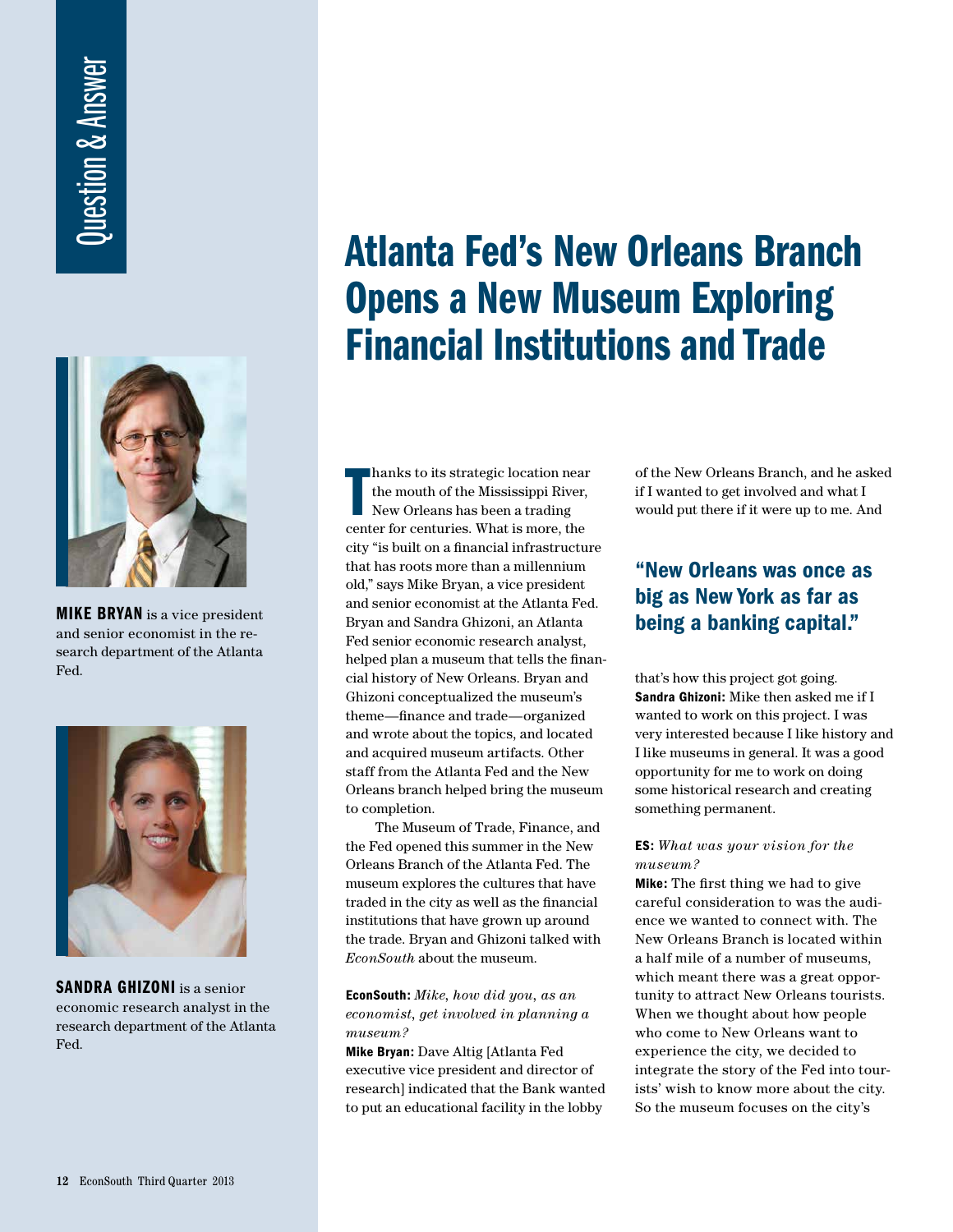

history, but it really tells the story of trade in general and of all the financial institutions that are required to facilitate trade.

 By telling the story of trade in New Orleans, the museum prompts visitors to think about why it is that all these financial arrangements and institutions are important for economic prosperity and to then take that understanding and apply it to a central bank and how a central bank can strengthen that infrastructure.

 When people come to understand the importance of the city's financial infrastructure, when they know the various bits and pieces and where they came from and what they do, then they understand better what it means to be a financial regulator or a monetary authority. Sandra: There was such a mix of cultures that people had to work out their economic situations to carry out their trading. In the 1800s, for example, the Africans, Spanish, the French, the Native

Americans, the British—everybody was coming into one place, and this rich history lent itself well to tell an interesting story about the institutions of trade. Mike: When you think about financial innovation and the history of trade around the globe, these sorts of places have always been very, very important. All the major financial innovations that we can talk about—including banking, insurance companies, money, coinage, central banks, the list goes on—if you try to find where these institutions originated, you're always led back to some ancient port, where the institution became advantageous to trade, and it's part of what we now take for granted as a financial infrastructure.

Sandra: We talk about some of those ports in the museum where some form of banking took place: China 1,000 years ago, Florence's international banking endeavors in the 15th century, and central banking in 17th-century Amsterdam. At

each of these trade hubs, some financial innovation took place in order to solve the trade problems of the time.

ES: *What surprised you in the process of fl eshing out the concept for the museum?* Mike: One thing that surprised me is how easily the story came together. I knew the story of trade would work, but being able to connect the various bits and pieces of the national financial system to the history of New Orleans and to the history of trade—it really all fit together easily. It was more a matter of crafting the story and getting it down to a size that could fit into a small facility like the New Orleans Branch lobby than it was trying to dig up information to make the story cohesive.

 If anything, topics kept presenting themselves. We'd say, this is on point and this is on point—maybe we can tell this story, too. It became pretty clear that we weren't going to be able to tackle all of this, so there's a growing online resource